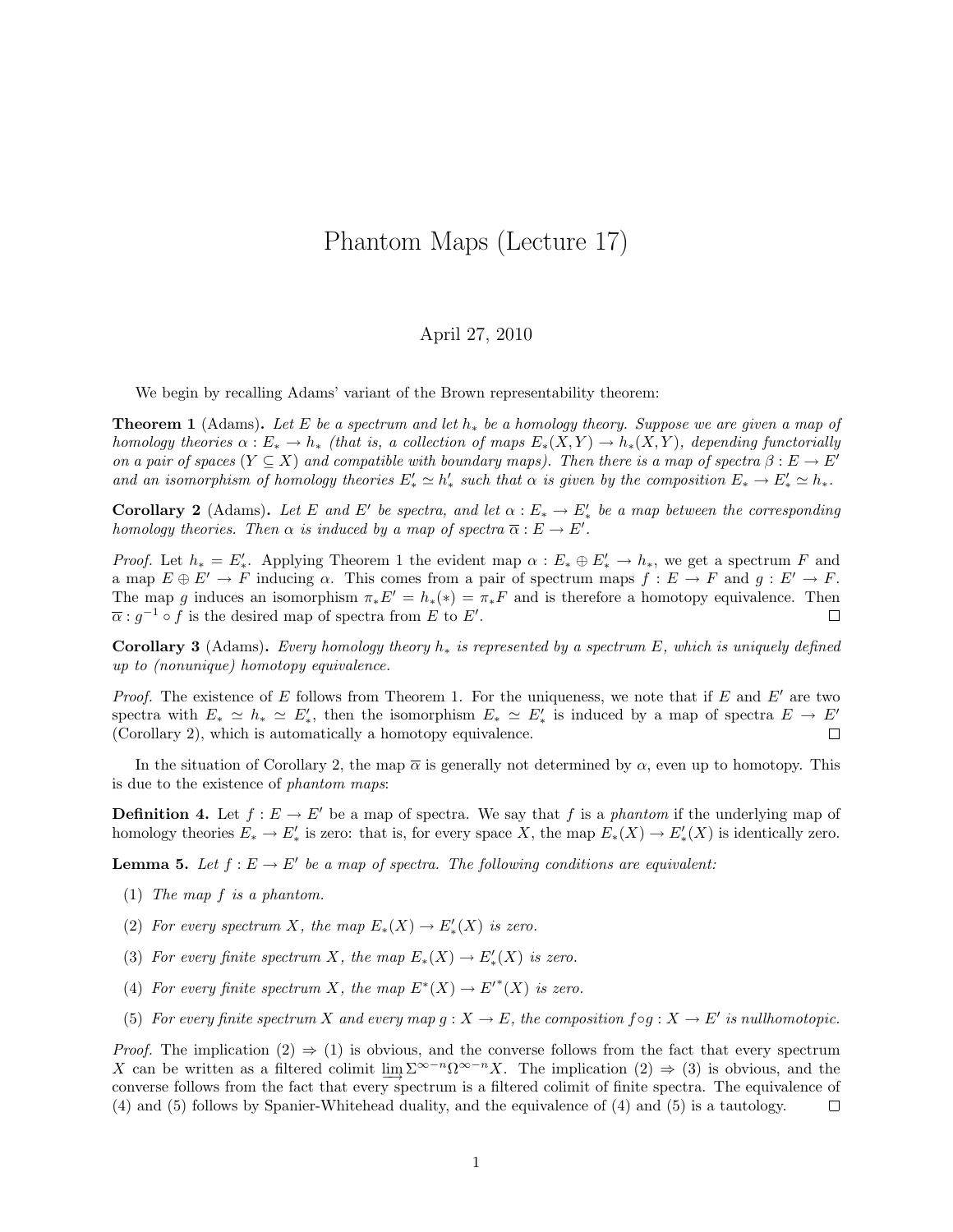Let us now return to the setting of the previous lectures. Let  $L \simeq \mathbf{Z}[t_1, \ldots]$  denote the Lazard ring, and let M be a graded L-module. Assume that the grading on M is even: that is,  $M_k \approx 0$  for every odd number k. In the last lecture, we saw that if M satisfies Landweber's criterion: that is, if the sequence  $v_0 = p, v_1, v_2, \ldots \in L$  is M-regular for every prime number p, then the construction

$$
X \mapsto MU_*(X) \otimes_L M
$$

is a homology theory. It follows from Corollary 3 that this homology theory is represented by a spectrum  $E$ , which is unique up to homotopy equivalence. We will say that a spectrum  $E$  is Landweber-exact if it arises from this construction. Our goal in this lecture is to show that, as an object of the homotopy category of spectra,  $E$  is functorially determined by  $M$ . This is a consequence of the following assertion:

**Theorem 6.** Let E be a Landweber-exact spectrum, and let E' be a spectrum such that  $\pi_k E' \simeq 0$  for k odd. Then every phantom map  $f: E \to E'$  is nullhomotopic.

**Corollary 7.** Let E and E' be Landweber exact spectra. Then every phantom map  $f : E \to E'$  is nullhomotopic. In particular, every nontrivial endomorphism of E acts nontrivially on the homology theory  $E_*$ .

To prove Theorem 6, we introduce two new notions:

**Definition 8.** We will say that a finite spectrum X is even if the homology groups  $H_k(X;\mathbf{Z})$  are free abelian groups, which vanish when k is odd. Equivalently, a finite spectrum X is even if it admits a finite cell decomposition using only even-dimensional cells.

We say that a spectrum E is evenly generated if, for every map  $X \to E$  where X is a finite spectrum, there exists a factorization  $X \to X' \to E$  where X' is a finite even spectrum.

Theorem 6 is a consequence of the following two assertions:

Proposition 9. Every Landweber exact spectrum E is evenly generated.

**Proposition 10.** Let E be an evenly generated spectrum and let E' be a spectrum whose homotopy groups are concentrated in even degrees. Then every phantom map  $f : E \to E'$  is null.

We begin by proving Proposition 9. Let  $E$  be a Landweber-exact spectrum, associated to a graded L-module M, and let  $f: X \to E$  be a map where X is a finite spectrum. We can associate to f an element of  $E^0(X) = E_0(DX) = MU_0(DX) \otimes_L M = MU^0(X) \otimes_L M$ , which can be written as  $\sum c_i m_i$  where  $c_i \in \text{MU}^{d_i}(X)$  and  $m_i \in M_{d_i}$ . Then f factors as a composition

$$
X \stackrel{\{c_i\}}{\to} \bigoplus \Sigma^{d_i} \text{MU} \stackrel{m_i}{\to} E.
$$

We may therefore replace E by  $\bigoplus \Sigma^{d_i}$  MU: that is, it suffices to prove that  $\bigoplus \Sigma^{d_i}$  MU is evenly generated. Since M is evenly graded, each of the integers  $d_i$  is even. We can therefore reduce to showing that MU itself is evenly generated.

Since MU  $\simeq \lim_{n \to \infty} MU(n)$ , it suffices to show that each  $MU(n)$  is evenly generated. Recall that  $MU(n)$ is the Thom complex of the virtual bundle  $\zeta - \mathbb{C}^n$ , where  $\zeta$  is the tautological vector bundle on  $BU(n)$ . We can write  $BU(n) \simeq \lim_{m \to \infty}$  Grass $(n, n + m)$ , wehre Grass $(n, n + m)$  denotes the Grassmannian of ndimensional subspaces of  $\mathbb{C}^{n+m}$ . It follows that  $\mathrm{MU}(n)$  is a direct limit of Thom spectra associated to the finite-dimensional Grassmannians  $Gras(n, n + m)$ . It therefore suffices to show that each of these Thom complexes is an even finite spectrum. We now note that the space  $Grass(n, n + m)$  admits a finite cell decomposition with cells of even dimension: for example, we can take the Bruhat decomposition. This proves Proposition 9.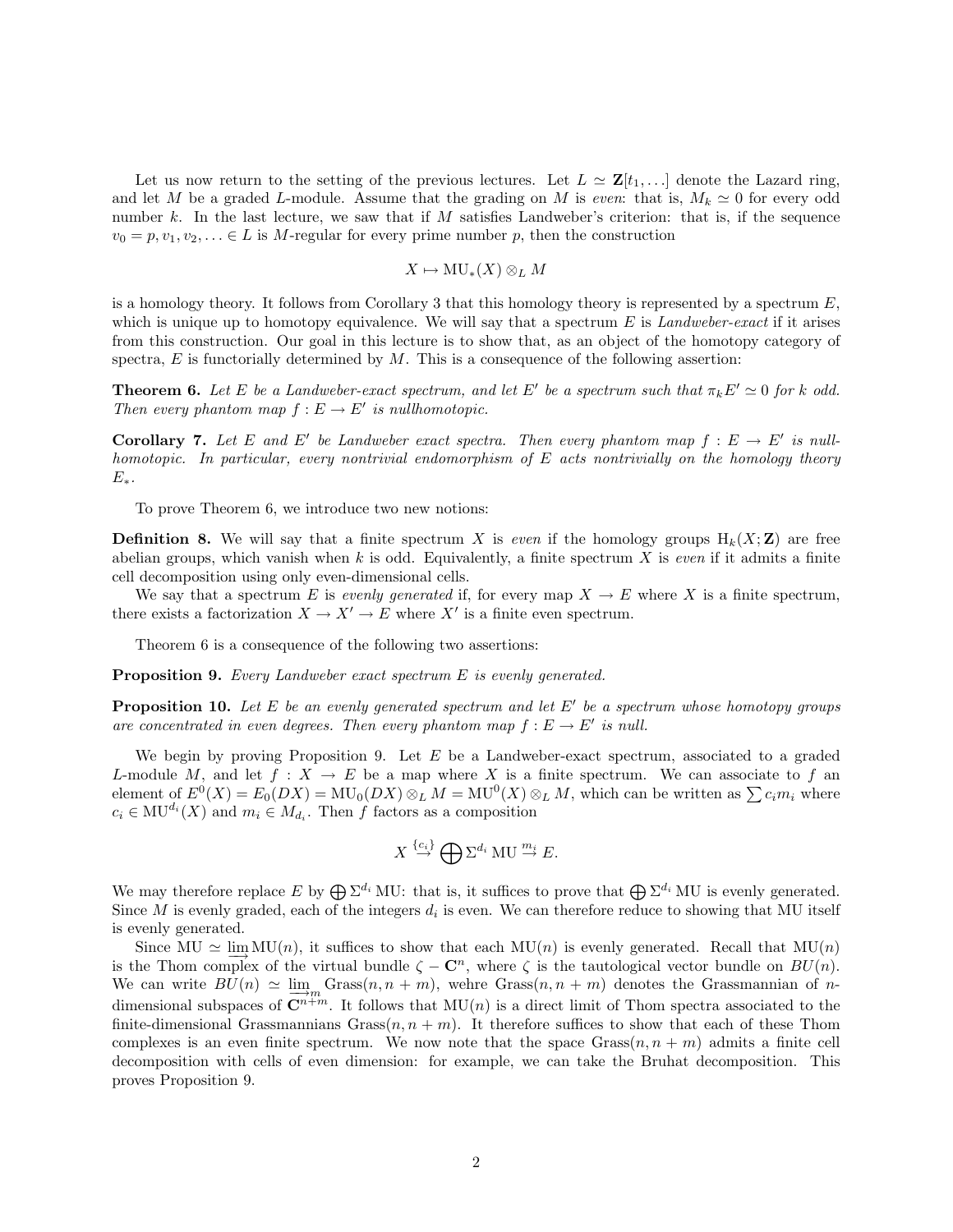We now prove Proposition 10. Let  $E$  be an evenly generated spectrum. We begin by describing the structure of phantom maps from  $E$  to other spectra. Let  $A$  be a set of representatives for all homotopy equivalence classes of maps  $X_{\alpha} \to E$ , where  $X_{\alpha}$  is an even finite spectrum, and form a fiber sequence

$$
K \to \bigoplus_{\alpha} X_{\alpha} \stackrel{u}{\to} E.
$$

This sequence is classified by a map  $u': E \to \Sigma(K)$ . Since E is evenly generated, every map from a finite spectrum X into E factors through u, so the composite map  $X \to E \to \Sigma(K)$  is null: in other words, u' is a phantom map. Conversely, if  $f : E \to E'$  is any phantom map, then  $f \circ u$  is nullhomotopic, so that f factors as a composition  $E \to \Sigma(K) \to E'$ . Consequently, to prove Proposition 10, it will suffice to prove that every map  $\Sigma(K) \to E'$  is nullhomotopic: that is, that the group  $E'^{-1}(K)$  is zero.

Since the homotopy groups of  $E'$  are concentrated in even degrees, the Atiyah-Hirzebruch spectral sequence shows that  $E^{(-1)}(X) \simeq 0$  whenever X is a finite even spectrum. It will therefore suffice to prove the following:

 $(*)$  The spectrum K is a retract of a direct sum of even finite spectra.

To prove (∗), we will compare the cofiber sequence

$$
K \to \bigoplus_{\alpha \in A} X_{\alpha} \to E
$$

with another cofiber sequence of spectra. Let B be the collection of triples  $(\alpha, \alpha', f)$ , where  $\alpha, \alpha' \in A$  and f ranges over all homotopy classes of maps fitting into a commutative diagram



For each  $\beta = (\alpha, \alpha', f) \in B$ , we let  $Y_{\beta} = X_{\alpha}$ . We have a canonical map  $\phi : \bigoplus_{\beta \in B} Y_{\beta} \to \bigoplus_{\alpha \in A} X_{\alpha}$ , whose restriction to  $Y_{\beta}$  for  $\beta = (\alpha, \alpha', f)$  given by the difference of the maps  $Y_{\beta} = X_{\alpha} \rightarrow \bigoplus_{\alpha \in A} X_{\alpha}$  and

$$
Y_{\beta} = X_{\alpha} \xrightarrow{f} X_{\alpha'} \to \bigoplus_{\alpha \in A} X_{\alpha}.
$$

Let F be the cofiber of the map  $\phi$ . By construction, we have a map of fiber sequences

$$
\bigoplus_{\beta \in B} Y_{\beta} \longrightarrow \bigoplus_{\alpha \in A} X_{\alpha} \xrightarrow{u} F
$$
  
\n
$$
\downarrow \qquad \qquad \downarrow \qquad \qquad \downarrow
$$
  
\n
$$
K \longrightarrow \bigoplus_{\alpha \in A} X_{\alpha} \longrightarrow E.
$$

We now construct a map of spectra  $q : E \to F$ . By Corollary 2, it will suffice to define a map of homology theories  $E_* \to F_*$ . We will give a map  $E_*(X) \to F_*(X)$  defined for every spectrum X. Since homology theories commute with filtered colimits, it will suffice to consider the case where  $X$  is a finite spectrum. Replacing  $X$  by its Spanier-Whitehead dual, we are reduced to the problem of producing a map  $q(f) : X \to F$  for every map of spectra  $f : X \to E$  for X finite.

Here is our construction. Since E is evenly generated, every map  $f: X \to E$  factors through some map  $X \xrightarrow{f'} X_{\alpha'} \to E$  for  $\alpha' \in A$ . We define  $q(f)$  to be the composite map  $X \xrightarrow{f'} X_{\alpha'} \to \bigoplus_{\alpha \in A} X_{\alpha} \to F$ . We must show that this construction is well-defined; that is, it does not depend on the choice of  $f'$ . To this end,